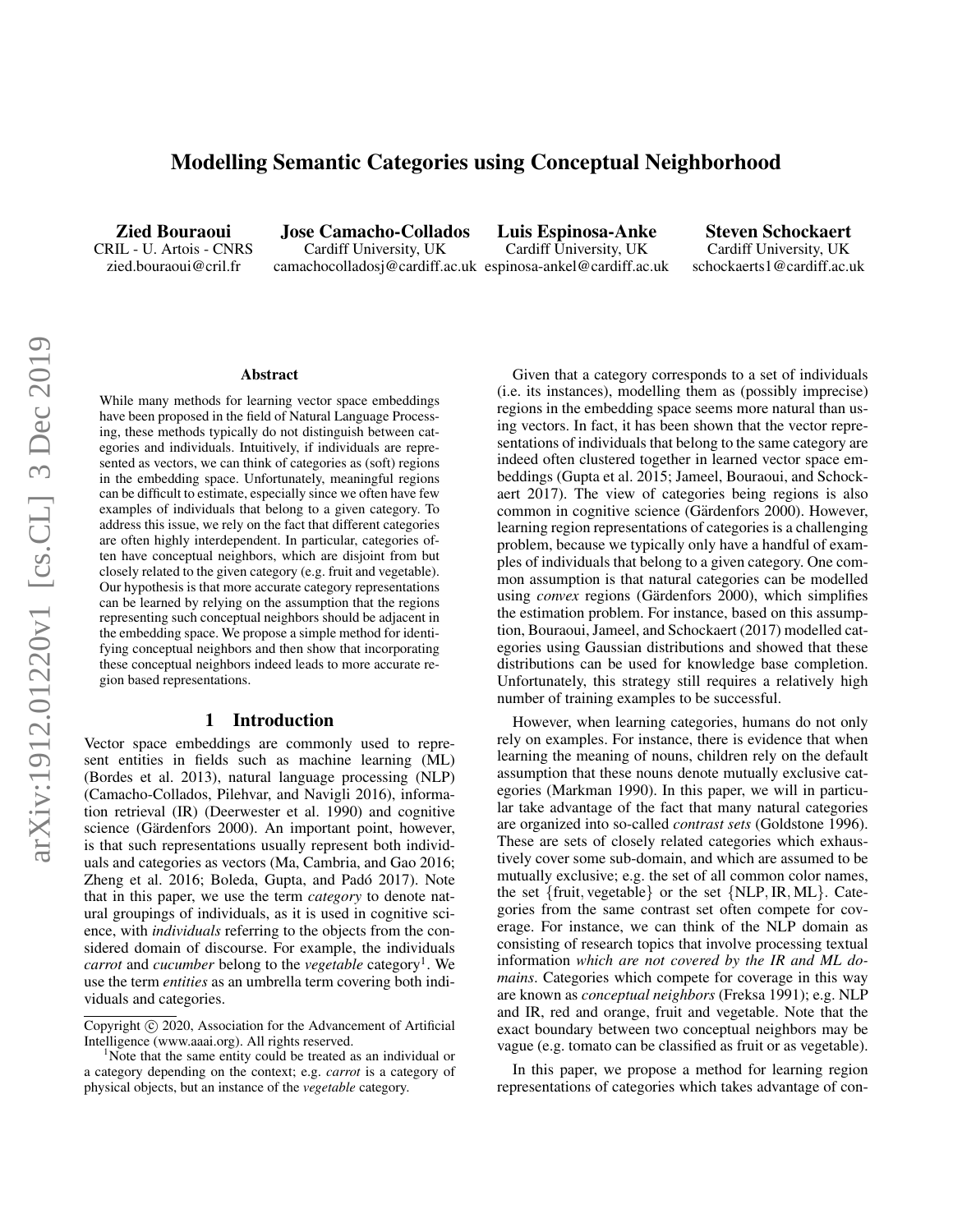

Figure 1: Using conceptual neighborhood for estimating category boundaries.

ceptual neighborhood, especially in scenarios where the number of available training examples is small. The main idea is illustrated in Figure 1, which depicts a situation where we are given some examples of a target category C as well as some related categories  $N_1, N_2, N_3, N_4$ . If we have to estimate a region from the examples of  $C$  alone, the small elliptical region shown in red would be a reasonable choice. More generally, a standard approach would be to estimate a Gaussian distribution from the given examples. However, vector space embeddings typically have hundreds of dimensions, while the number of known examples of the target category is often far lower (e.g. 2 or 3). In such settings we will almost inevitably underestimate the coverage of the category<sup>2</sup>. However, in the example from Figure 1, if we take into account the knowledge that  $N_1, N_2, N_3, N_4$  are conceptual neighbors of  $C$ , the much larger, shaded region becomes a more natural choice for representing C. Indeed, the fact that e.g.  $C$  and  $N_1$  are conceptual neighbors suggests that any point in between the examples of these categories needs to be contained either in the region representing  $C$  or the region representing  $N_1$ . In the spirit of prototype approaches to categorization (Rosch 1973), without any further information it makes sense to assume that their boundary is more or less half-way in between the known examples.

The contribution of this paper is two-fold. First, we propose a method for identifying conceptual neighbors from text corpora. We essentially treat this problem as a standard text classification problem, by relying on categories with large numbers of training examples to generate a suitable distant supervision signal. Second, we show that the predicted conceptual neighbors can effectively be used to learn better category representations.

## 2 Related Work

In distributional semantics, categories are frequently modelled as vectors. For example, Gupta, Boleda, and Padó (2018) study the problem of deciding for a word pair

 $(i, c)$  whether i denotes an instance of the category c, which they refer to as *instantiation*. They treat this problem as a binary classification problem, where e.g. the pair (AAAI, conference) would be a positive example, while (conference, AAAI) and (New York, conference) would be negative examples. Different from our setting, their aim is thus essentially to model the instantiation relation itself, similar in spirit to how hypernymy has been modelled in NLP (Weeds et al. 2014; Roller, Erk, and Boleda 2014). To predict instantiation, they use a simple neural network model which takes as input the word vectors of the input pair  $(i, c)$ . They also experiment with an approach that instead models a given category as the average of the word vectors of its known instances and found that this led to better results.

A few authors have already considered the problem of learning region representations of categories. Most closely related, Bouraoui and Schockaert (2018) model ontology concepts using Gaussian distributions. In Jameel and Schockaert (2016), a model is presented which embeds Wikipedia entities such that entities which have the same WikiData type are characterized by some region within a low-dimensional subspace of the embedding. Within the context of knowledge graph embedding, several approaches have been proposed that essentially model semantic types as regions (Neelakantan and Chang 2015; Guo et al. 2015). A few approaches have also been proposed for modelling word meaning using regions (Erk 2009; Jameel and Schockaert 2017) or Gaussian distributions (Vilnis and McCallum 2015). Along similar lines, several authors have proposed approaches inspired by probabilistic topic modelling, which model latent topics using Gaussians (Das, Zaheer, and Dyer 2015) or related distributions (Batmanghelich et al. 2016).

On the other hand, the notion of conceptual neighborhood has been covered in most detail in the field of spatial cognition, starting with the influential work of Freksa (1991). In computational linguistics, moreover, this representation framework aligns with lexical semantics traditions where word meaning is constructed in terms of *semantic decomposition*, i.e. lexical items being minimally decomposed into structured forms (or templates) rather than sets of features (Pustejovsky 1991), effectively mimicking a sort of conceptual neighbourhood. In Pustejovsky's *generative lexicon*, a set of "semantic devices" is proposed such that they behave in semantics similarly as grammars do in syntax. Specifically, this framework considers the *qualia* structure of a lexical unit as a set of expressive semantic distinctions, the most relevant for our purposes being the so-called *formal role*, which is defined as "that which distinguishes the object within a larger domain", e.g. shape or color. This semantic interplay between cognitive science and computational linguistics gave way to the term *lexical coherence*, which has been used for contextualizing the meaning of words in terms of how they relate to their conceptual neighbors (Wellner et al. 2006), or by providing expressive lexical semantic resources in the form of ontologies (Pustejovsky et al. 2006).

#### 3 Model Description

Our aim is to introduce a model for learning regionbased category representations which can take advantage of

<sup>&</sup>lt;sup>2</sup>Note that k examples span a subspace of at most  $k - 1$  dimensions, and can thus not provide us with any information about the variance along directions which are orthogonal to that subspace.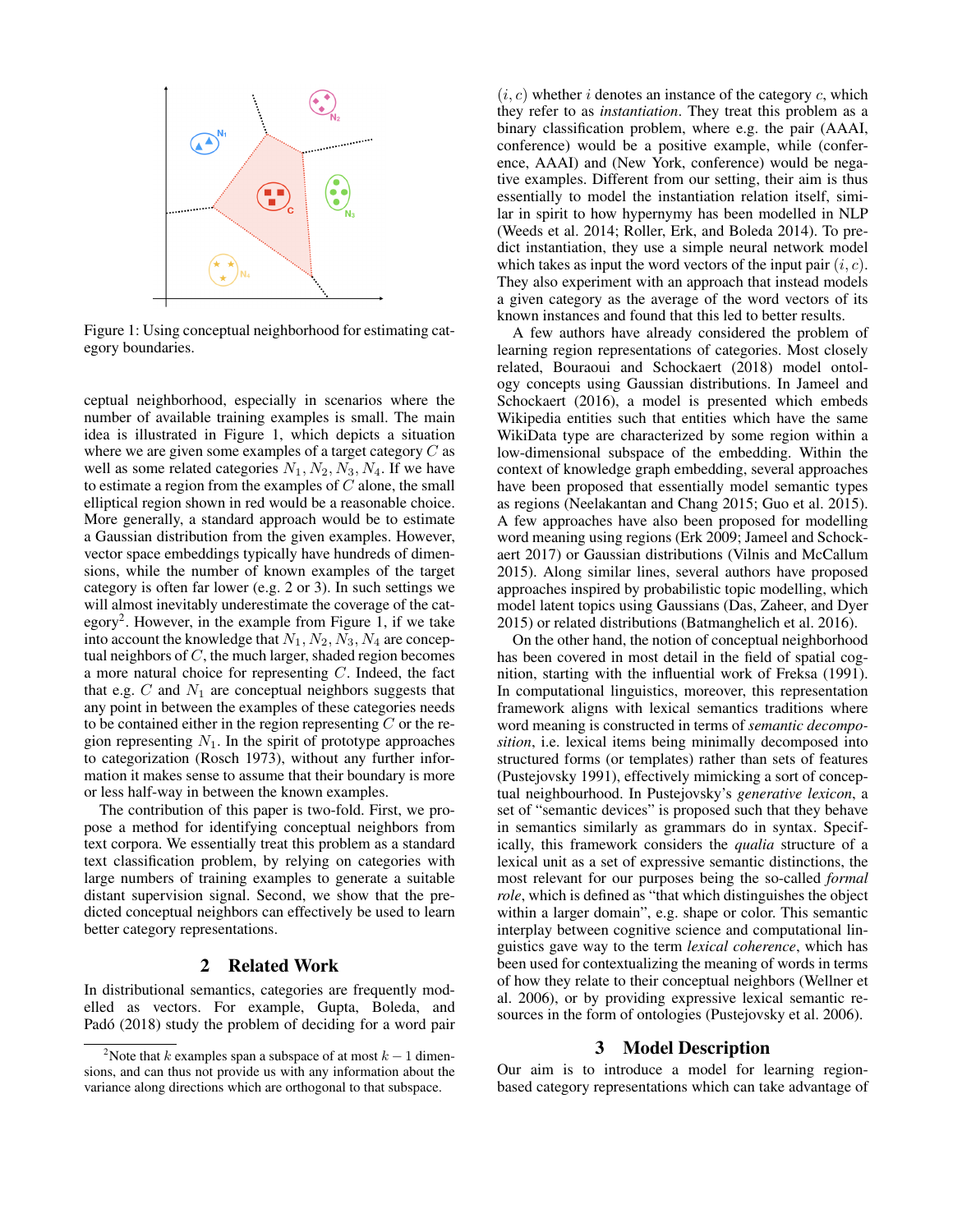knowledge about the conceptual neighborhood of that category. Throughout the paper, we focus in particular on modelling categories from the BabelNet taxonomy (Navigli and Ponzetto 2012), although the proposed method can be applied to any resource which (i) organizes categories in a taxonomy and (ii) provides examples of individuals that belong to these categories. Selecting BabelNet as our use case is a natural choice, however, given its large scale and the fact that it integrates many lexical and ontological resources.

As the possible conceptual neighbors of a given BabelNet category  $C$ , we consider all its siblings in the taxonomy, i.e. all categories  $C_1, ..., C_k$  which share a direct parent with C. To select which of these siblings are most likely to be conceptual neighbors, we look at mentions of these categories in a text corpus. As an illustrative example, consider the pair  $(hamlet, village)$  and the following sentence<sup>3</sup>:

### *In British geography, a hamlet is considered smaller than a village and ...*

From this sentence, we can derive that *hamlet* and *village* are disjoint but closely related categories, thus suggesting that they are conceptual neighbors. However, training a classifier that can identify conceptual neighbors from such sentences is complicated by the fact that conceptual neighborhood is not covered in any existing lexical resource, to the best of our knowledge, which means that large sets of training examples are not readily available. To address this lack of training data, we rely on a distant supervision strategy. The central insight is that for categories with a large number of known instances, we can use the embeddings of these instances to check whether two categories are conceptual neighbors. In particular, our approach involves the following three steps:

- 1. Identify pairs of categories that are likely to be conceptual neighbors, based on the vector representations of their known instances.
- 2. Use the pairs from Step 1 to train a classifier that can recognize sentences which indicate that two categories are conceptual neighbors.
- 3. Use the classifier from Step 2 to predict which pairs of BabelNet categories are conceptual neighbors and use these predictions to learn category representations.

Note that in Step 1 we can only consider BabelNet categories with a large number of instances, while the end result in Step 3 is that we can predict conceptual neighborhood for categories with only few known instances. We now discuss the three aforementioned steps one by one.

### 3.1 Step 1: Predicting Conceptual Neighborhood from Embeddings

Our aim here is to generate distant supervision labels for pairs of categories, indicating whether they are likely to be conceptual neighbors. These labels will then be used in Section 3.2 to train a classifier for predicting conceptual neighborhood from text.

Let  $A$  and  $B$  be siblings in the BabelNet taxonomy. If enough examples of individuals belonging to these categories are provided in BabelNet, we can use these instances

to estimate high-quality representations of  $A$  and  $B$ , and thus estimate whether they are likely to be conceptual neighbors. In particular, we split the known instances of A into a training set  $I_{train}^A$  and test set  $I_{test}^A$ , and similar for B. We then train two types of classifiers. The first classifier estimates a Gaussian distribution for each category, using the training instances in  $I_{train}^A$  and  $I_{train}^B$  respectively. This should provide us with a reasonable representation of  $A$  and  $B$  regardless of whether they are conceptual neighbors. In the second approach, we first learn a Gaussian distribution from the joint set of training examples  $I_{train}^A \cup I_{train}^B$  and then train a logistic regression classifier to separate instances from A and B. In particular, note that in this way, we directly impose the requirement that the regions modelling  $A$  and  $B$  are adjacent in the embedding space (intuitively corresponding to two halves of a Gaussian distribution). We can thus expect that the second approach should lead to better predictions than the first approach if  $A$  and  $B$  are conceptual neighbors and to worse predictions if they are not. In particular, we propose to use the relative performance of the two classifiers as the required distant supervision signal for predicting conceptual neighborhood.

We now describe the two classification models in more detail, after which we explain how these models are used to generate the distant supervision labels.

1. Gaussian Classifier The first classifier follows the basic approach from Bouraoui and Schockaert (2018), where Gaussian distributions were similarly used to model Wiki-Data categories. In particular, we estimate the probability that an individual  $e$  with vector representation  $e$  is an instance of the category A as follows:

$$
P(A|\mathbf{e}) = \lambda_A \cdot \frac{f(\mathbf{e}|A)}{f(\mathbf{e})}
$$

where  $\lambda_A$  is the prior probability of belonging to category A, the likelihood  $f(\mathbf{e}|A)$  is modelled as a Gaussian distribution and  $f(e)$  will also be modelled as a Gaussian distribution. Intuitively, we think of the Gaussian  $f(.|A)$ as defining a soft region, modelling the category A. Given the high-dimensional nature of typical vector space embeddings, we use a mean field approximation:

$$
f(\mathbf{e}|A) = \prod_{i=1}^{d} f_i(e_i|A)
$$

Where  $d$  is the number of dimensions in the vector space embedding,  $e_i$  is the i<sup>th</sup> coordinate of e, and  $f_i(.|A)$  is a univariate Gaussian. To estimate the parameters  $\mu_i$  and  $\sigma_i^2$ of this Gaussian, we use a Bayesian approach with a flat prior:

$$
f_i(e_i|A) = \int G(e_i; \mu_i, \sigma_i^2) N I \chi^2(\mu, \sigma^2) d\mu d\sigma
$$

where  $G(e_i; \mu_i, \sigma_i^2)$  represents the Gaussian distribution with mean  $\mu_i$  and variance  $\sigma_i^2$  and  $NI\chi^2$  is the normal inverse- $\chi^2$  distribution. In other words, instead of using a single estimate of the mean  $\mu$  and variance  $\sigma_2$  we average over all plausible choices of these parameters. The use

<sup>&</sup>lt;sup>3</sup>https://en.wikipedia.org/wiki/Hamlet\_(place)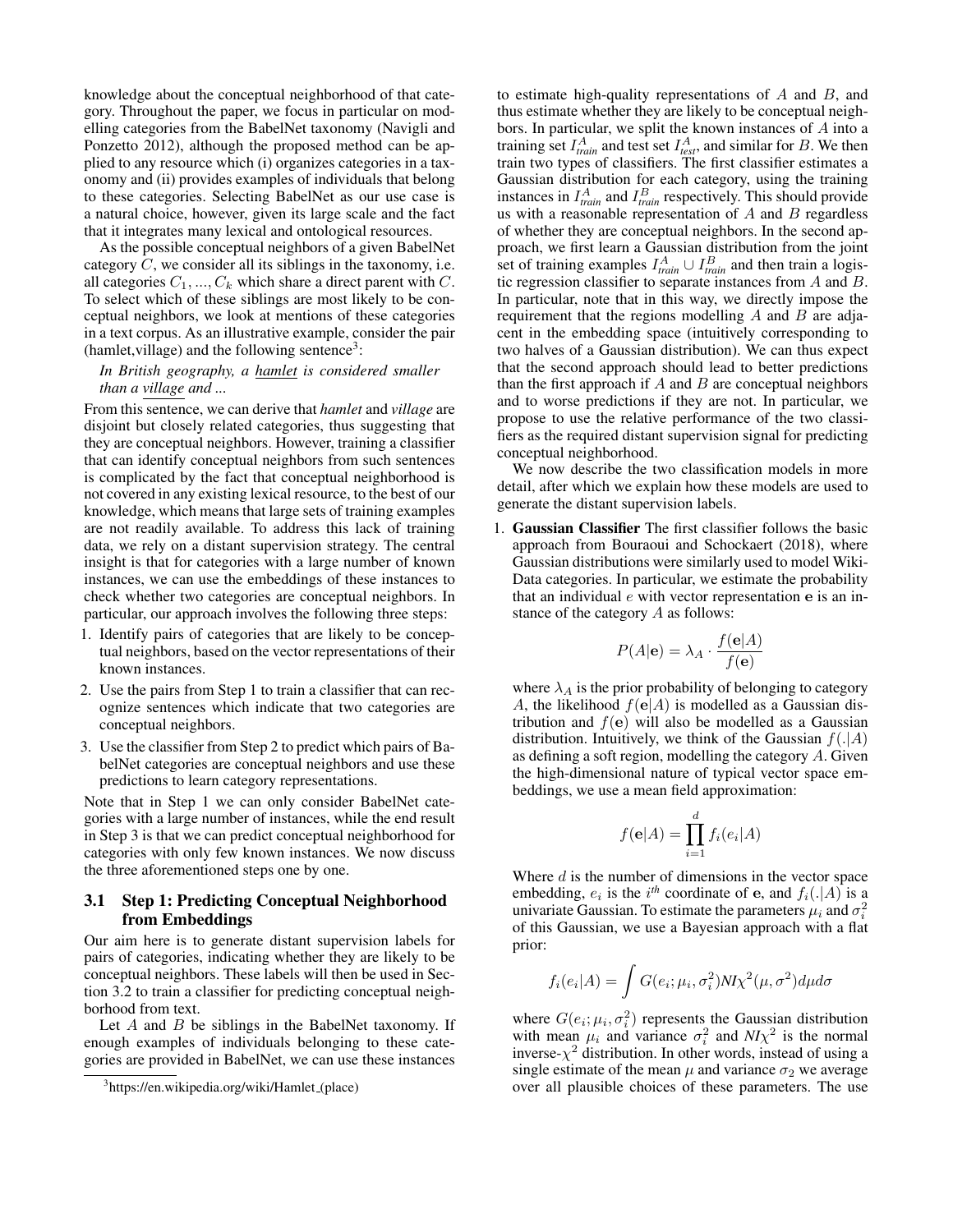of the normal inverse- $\chi^2$  distribution for the prior on  $\mu_i$ and  $\sigma_i^2$  is a common choice, which has the advantage that the above integral simplifies to a Student-t distribution. In particular, we have:

$$
f_i(e_i|A) = t_{n-1} \left( \overline{x_i}, \frac{(n+1)\sum_{j=1}^n (a_i^j - \overline{x_i})^2}{n(n-1)} \right)
$$

where we assume  $I_{train}^A = \{a_1, ..., a_n\}, a_i^j$  denotes the  $i^{th}$  coordinate of the vector embedding of  $a_j$ ,  $\overline{x_i}$  =  $\frac{1}{n}\sum_{j=1}^{n} a_i^j$  and  $t_{n-1}$  is the Student t-distribution with  $n-1$  degrees of freedom. The probability  $f(e)$  is estimated in a similar way, but using all BabelNet instances. The prior  $\lambda_A$  is tuned based on a validation set. Finally, we classify e as a positive example if  $P(A|e) > 0.5$ .

2. GLR Classifier. We first train a Gaussian classifier as in Section 1, but now using the training instances of both A and B. Let us denote the probability predicted by this classifier as  $P(A \cup B|\mathbf{e})$ . The intuition is that entities for which this probability is high should either be instances of A or of  $B$ , provided that  $A$  and  $B$  are conceptual neighbors. If, on the other hand,  $A$  and  $B$  are not conceptual neighbors, relying on this assumption is likely to lead to errors (i.e. there may be individuals whose representation is in between  $A$  and  $B$  which are not instances of either), which is what we need for generating the distant supervision labels. If  $P(A \cup B|\mathbf{e}) > 0.5$ , we assume that e either belongs to  $A$  or to  $B$ . To distinguish between these two cases, we train a logistic regression classifier, using the instances from  $I_{train}^A$  as positive examples and those from  $I_{train}^B$  as negative examples. Putting everything together, we thus classify  $e$  as a positive example for  $A$  if  $P(A \cup B|\mathbf{e}) > 0.5$  and *e* is classified as a positive example by the logistic regression classifier. Similarly, we classfiy e as a positive example for B if  $P(A \cup B | e) > 0.5$  and e is classified as a negative example by the logistic regression classifier. We will refer to this classification model as GLR (Gaussian Logistic Regression).

Generating Distant Supervision Labels To generate the distant supervision labels, we consider a ternary classification problem for each pair of siblings  $A$  and  $B$ . In particular, the task is to decide for a given individual  $e$  whether it is an instance of  $A$ , an instance of  $B$ , or an instance of neither (where only disjoint pairs A and B are considered). For the Gaussian classifier, we predict A iff  $P(A|e) > 0.5$ and  $P(A|\mathbf{e}) > P(B|\mathbf{e})$ . For the GLR classifier, we predict A if  $P(A \cup B|e) > 0.5$  and the associated logistic regression classifier predicts  $A$ . The condition for predicting  $B$  is analogous. The test examples for this ternary classification problem consist of the elements from  $I_{test}^A$  and  $I_{test}^B$ , as well as some negative examples (i.e. individuals that are neither instances of  $A$  nor  $B$ ). To select these negative examples, we first sample instances from categories that have the same parent as  $A$  and  $B$ , choosing as many such negative examples as we have positive examples. Second, we also sample the same number of negative examples from randomly selected categories in the taxonomy.

Let  $F_{AB}^1$  be the F1 score achieved by the Gaussian classifier and  $\ddot{F}_{AB}^2$  the F1 score of the GLR classifier. Our hypothesis is that  $F_{AB}^1 \ll F_{AB}^2$  suggests that A and B are conceptual neighbors, while  $\widetilde{F}_{AB}^1 \gg F_{AB}^2$  suggests that they are not. This intuition is captured in the following score:

$$
s_{AB}=\frac{F_{AB}^2}{F_{AB}^1+F_{AB}^2}
$$

where we consider  $A$  and  $B$  to be conceptual neighbors if  $s_{AB} \gg 0.5$ .

## 3.2 Step 2: Predicting Conceptual Neighborhood from Text

We now consider the following problem: given two Babel-Net categories  $A$  and  $B$ , predict whether they are likely to be conceptual neighbors based on the sentences from a text corpus in which they are both mentioned. To train such a classifier, we use the distant supervision labels from Section 3.1 as training data. Once this classifier has been trained, we can then use it to predict conceptual neighborhood for categories for which only few instances are known.

To find sentences in which both  $A$  and  $B$  are mentioned, we rely on a disambiguated text corpus in which mentions of BabelNet categories are explicitly tagged. Such a disambiguated corpus can be automatically constructed, using methods such as the one proposed by Mancini et al. (2017), for instance. For each pair of candidate categories, we thus retrieve all sentences where they co-occur. Next, we represent each extracted sentence as a vector. To this end, we considered two possible strategies:

- 1. Word embedding averaging: We compute a sentence embedding by simply averaging the word embeddings of each word within the sentence. Despite its simplicity, this approach has been shown to provide competitive results (Arora, Liang, and Ma 2017), in line with more expensive and sophisticated methods e.g. based on LSTMs.
- 2. Contextualized word embeddings: The recently proposed contextualized embeddings (Peters et al. 2018a; Devlin et al. 2019) have already proven successful in a wide range of NLP tasks. Instead of providing a single vector representation for all words irrespective of the context, contextualized embeddings predict a representation for each word occurrence which depends on its context. These representations are usually based on pretrained language models. In our setting, we extract the contextualized embeddings for the two candidate categories within the sentence. To obtain this contextualized embedding, we used the last layer of the pre-trained language model, which has been shown to be most suitable for capturing semantic information (Peters et al. 2018b; Tenney, Das, and Pavlick 2019). We then use the concatenation of these two contextualized embeddings as the representation of the sentence.

For both strategies, we average their corresponding sentence-level representations across all sentences in which the same two candidate categories are mentioned. Finally, we train an SVM classifier on the resulting vectors to predict for the pair of siblings  $(A, B)$  whether  $s_{AB} > 0.5$  holds.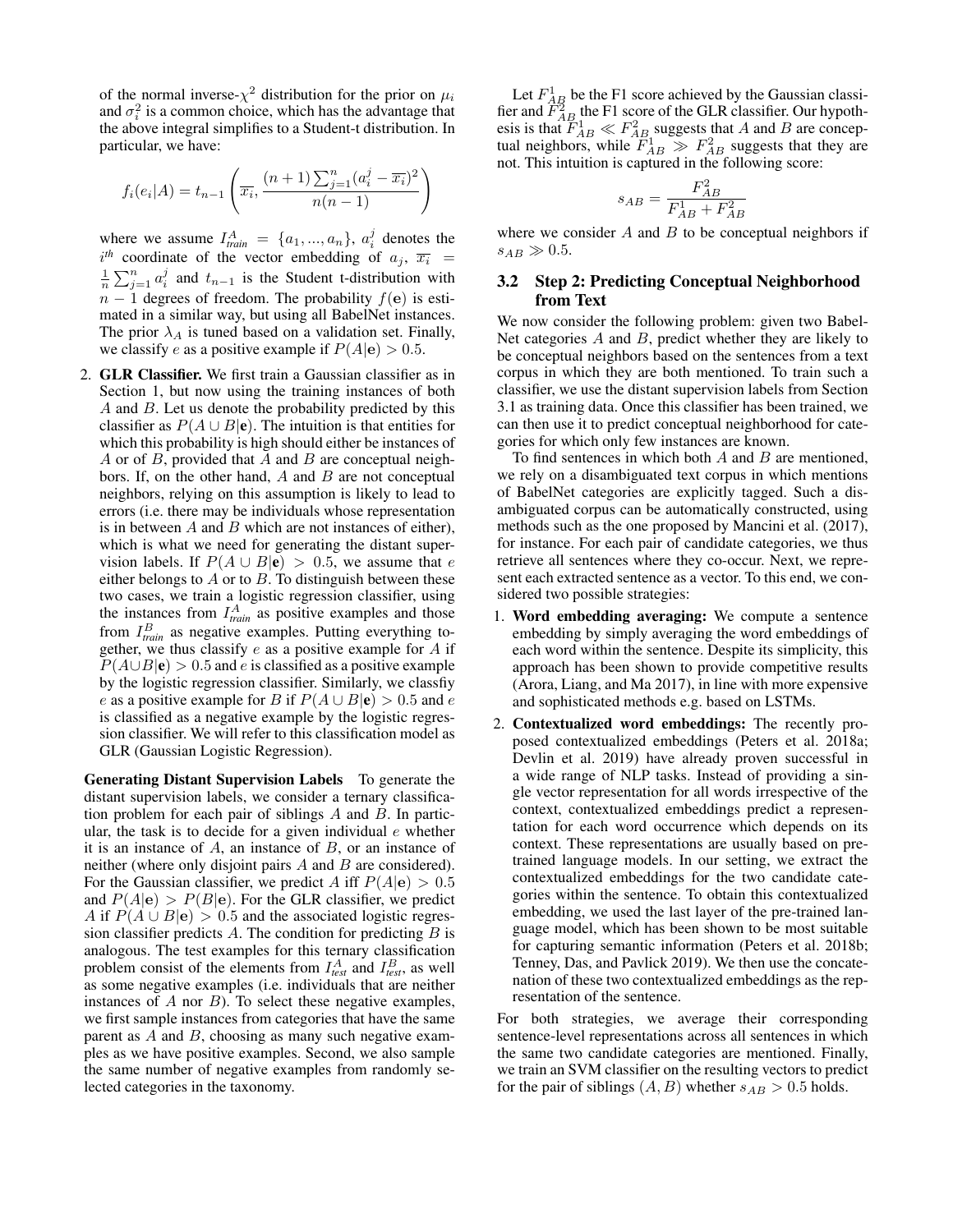## 3.3 Step 3: Category Induction

Let C be a category and assume that  $N_1, ..., N_k$  are conceptual neighbors of this category. Then we can model C by generalizing the idea underpinning the GLR classifier. In particular, we first learn a Gaussian distribution from all the instances of C and  $N_1, ..., N_k$ . This Gaussian model allows us to estimate the probability  $P(C \cup N_1 \cup ... \cup N_k \mid e)$  that e belongs to one of  $C, N_1, ..., N_k$ . If this probability is sufficiently high (i.e. higher than 0.5), we use a multinomial logistic regression classifier to decide which of these categories e is most likely to belong to. Geometrically, we can think of the Gaussian model as capturing the relevant local domain, while the multinomial logistic regression model carves up this local domain, similar as in Figure 1.

In practice, we do not know with certainty which categories are conceptual neighbors of C. Instead, we select the k categories (for some fixed constant k), among all the siblings of C, which are most likely to be conceptual neighbors, according to the text classifier from Section 3.2.

# 4 Experiments

The central problem we consider is category induction: given some instances of a category, predict which other individuals are likely to be instances of that category. When enough instances are given, standard approaches such as the Gaussian classifier from Section 1, or even a simple SVM classifier, can perform well on this task. For many categories, however, we only have access to a few instances, either because the considered ontology is highly incomplete or because the considered category only has few actual instances. The main research question which we want to analyze is whether (predicted) conceptual neighborhood can help to obtain better category induction models in such cases. In Section 4.1, we first provide more details about the experimental setting that we followed. Section 4.2 then discusses our main quantitative results. Finally, in Section 4.3 we present a qualitative analysis.

## 4.1 Experimental setting

Taxonomy As explained in Section 3, we used BabelNet (Navigli and Ponzetto 2012) as our reference taxonomy. BabelNet is a large-scale full-fledged taxonomy consisting of heterogeneous sources such as WordNet (Fellbaum 1998), Wikidata (Vrandečić and Krötzsch 2014) and WiBi (Flati et al. 2016), making it suitable to test our hypothesis in a general setting.

Vector space embeddings. Both the distant labelling method from Section 3.1 and the category induction model itself need access to vector representations of the considered instances. To this end, we used the NASARI vectors<sup>4</sup>, which have been learned from Wikipedia and are already linked to BabelNet (Camacho-Collados, Pilehvar, and Navigli 2016).

BabelNet category selection. To test our proposed category induction model, we consider all BabelNet categories with fewer than 50 known instances. This is motivated by the view that conceptual neighborhood is mostly useful in

cases where the number of known instances is small. For each of these categories, we split the set of known instances into 90% for training and 10% for testing. To tune the prior probability  $\lambda_A$  for these categories, we hold out 10% from the training set as a validation set.

The conceptual neighbors among the considered test categories are predicted using the classifier from Section 3.2. To obtain the distant supervision labels needed to train that classifier, we consider all BabelNet categories with at least 50 instances. This ensures that the distant supervision labels are sufficiently accurate and that there is no overlap with the categories which are used for evaluating the model.

Text classifier training. As the text corpus to extract sentences for category pairs we used the English Wikipedia. In particular, we used the dump of November 2014, for which a disambiguated version is available online<sup>5</sup>. This disambiguated version was constructed using the shallow disambiguation algorithm of Mancini et al. (2017). As explained in Section 3.2, for each pair of categories we extracted all the sentences where they co-occur, including a maximum window size of 10 tokens between their occurrences, and 10 tokens to the left and right of the first and second category within the sentence, respectively. For the averaging-based sentence representations we used the 300-dimensional pretrained GloVe word embeddings (Pennington, Socher, and Manning  $2014$ <sup>6</sup>. To obtain the contextualized representations we used the pre-trained 768-dimensional BERT-base model (Devlin et al. 2019).<sup>7</sup>.

The text classifier is trained on 3,552 categories which co-occur at least once in the same sentence in the Wikipedia corpus, using the corresponding scores  $s_{AB}$  as the supervision signal (see Section 3.2). To inspect how well conceptual neighborhood can be predicted from text, we performed a 10-fold cross validation over the training data, removing for this experiment the *unclear* cases (i.e., those category pairs with  $s_{AB}$  scores between 0.4 and 0.6). We also considered a simple baselineWE based on the number of cooccurring sentences for each pairs, which we might expect to be a reasonably strong indicator of conceptual neighborhood, i.e. the more often two categories are mentiond in the same sentence, the more likely that they are conceptual neighbors. The results for this cross-validation experiment are summarized in Table 1. Surprisingly, perhaps, the word vector averaging method seems more robust overall, while being considerably faster than the method using BERT. The results also confirm the intuition that the number of co-occurring sentences is positively correlated with conceptual neighborhood, although the results for this baseline are clearly weaker than those for the proposed classifiers.

Baselines. To put the performance of our model in perspective, we consider three baseline methods for category induction. First, we consider the performance of the Gaussian classifier from Section 1, as a representative example

<sup>4</sup>Downloaded from http://lcl.uniroma1.it/nasari/.

<sup>5</sup>Available at http://lcl.uniroma1.it/sw2v

<sup>&</sup>lt;sup>6</sup>Pre-trained embeddings downloaded from https://nlp.stanford. edu/projects/glove/

<sup>&</sup>lt;sup>7</sup>We used the implementation available at https://github.com/ huggingface/pytorch-pretrained-BERT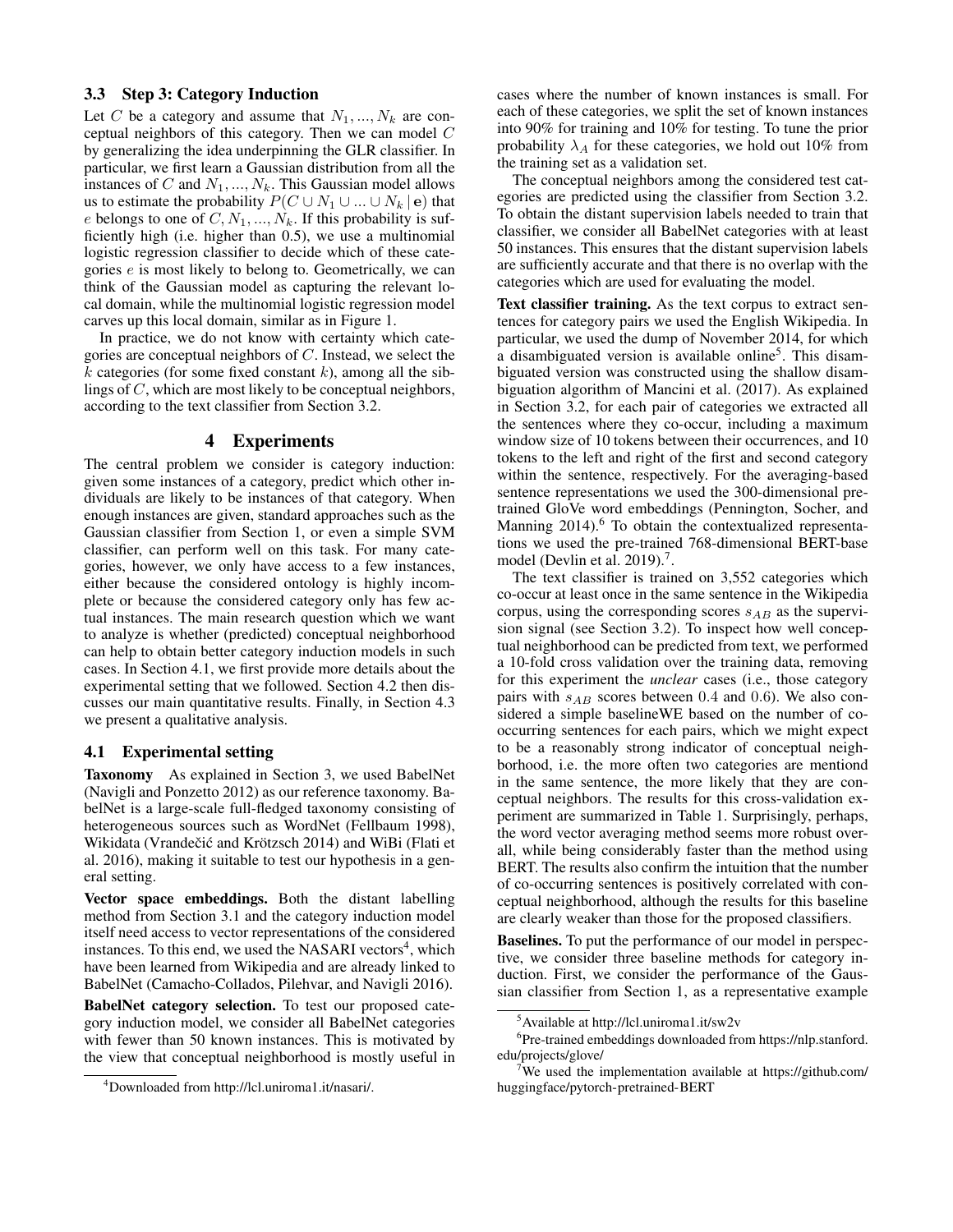|                     | Acc          | F1           | Pr           | Rec          |
|---------------------|--------------|--------------|--------------|--------------|
| Avg.<br><b>BERT</b> | 70.6<br>66.9 | 69.0<br>65.8 | 69.4<br>65.9 | 69.0<br>66.2 |
| #sents              | 61.6         | 46.6         | 43.3         | 54.3         |

Table 1: Cross-validation results on the training split of the text classifier (accuracy and macro-average F1, precision and recall).

|                                | Pr   | Rec  | F1   |
|--------------------------------|------|------|------|
| Gauss                          | 23.0 | 27.4 | 22.3 |
| Multi                          | 37.7 | 75.2 | 44.2 |
| Similarity <sub>1</sub>        | 28.7 | 69.2 | 33.8 |
| <i>Similarity</i> <sub>2</sub> | 30.0 | 68.1 | 34.0 |
| <i>Similarity</i>              | 31.6 | 67.2 | 34.3 |
| Similarity <sub>4</sub>        | 32.8 | 78.5 | 38.2 |
| Similarity,                    | 37.2 | 80.6 | 42.8 |
| <i>SECOND-WEA</i>              | 32.7 | 90.1 | 41.9 |
| <i>SECOND-WEA</i> <sub>2</sub> | 42.2 | 82.6 | 49.3 |
| <i>SECOND-WEA</i> 3            | 43.4 | 83.1 | 50.4 |
| <i>SECOND-WEA</i> <sub>4</sub> | 47.7 | 84.2 | 54.2 |
| SECOND-WEA5                    | 44.0 | 82.6 | 51.1 |
| <i>SECOND-BERT<sub>1</sub></i> | 38.5 | 87.1 | 47.0 |
| <i>SECOND-BERT</i>             | 43.9 | 84.1 | 50.8 |
| <i>SECOND-BERT</i> 3           | 44.9 | 84.4 | 52.2 |
| <i>SECOND-BERT4</i>            | 46.2 | 85.4 | 53.3 |
| <i>SECOND-BERT</i> 5           | 43.8 | 84.7 | 51.3 |

Table 2: Results (%) of the category induction experiments

of how well we can model each category when only considering their given instances; this model will be referred to as *Gauss*. Second, we consider a variant of the proposed model in which we assume that all siblings of the category are conceptual neighbors; this model will be referred to as *Multi*. Third, we consider a variant of our model in which the neighbors are selected based on similarity. To this end, we represent each BabelNet as their vector from the NASARI space. From the set of siblings of the target category  $C$ , we then select the  $k$  categories whose vector representation is most similar to that of  $C$ , in terms of cosine similarity. This baseline will be referred to as  $Similarity<sub>k</sub>$ , with k the number of selected neighbors.

We refer to our model as *SECOND-WEA*<sub>k</sub> or *SECOND-BERT*<sup>k</sup> (SEmantic categories with COnceptual NeighborhooD), depending on whether the word embedding averaging strategy is used or the method using BERT.

#### 4.2 Quantitative Results

Our main results for the category induction task are summarized in Table 2. In this table, we show results for different choices of the number of selected conceptual neighbors  $k$ , ranging from 1 to 5. As can be seen from the table, our approach substantially outperforms all baselines, with *Multi* being the most competitive baseline. Interestingly, for the



Figure 2: Instances of three BabelNet categories which intuitively can be seen as conceptual neighbors.

*Similarity* baseline, the higher the number of neighbors, the more the performance approaches that of *Multi*. The relatively strong performance of *Multi* shows that using the siblings of a category in the BabelNet taxonomy is in general useful. However, as our results show, better results can be obtained by focusing on the predicted conceptual neighbors only. It is interesting to see that even selecting a single conceptual neighbor is already sufficient to substantially outperform the Gaussian model, although the best results are obtained for  $k = 4$ . Comparing the *WEA* and *BERT* variants, it is notable that *BERT* is more successful at selecting the single best conceptual neighbor (reflected in an F1 score of 47.0 compared to 41.9). However, for  $k \geq 2$ , the results of the *WEA* and *BERT* are largely comparable.

#### 4.3 Qualitative Analysis

To illustrate how conceptual neighborhood can improve classification results, Fig. 2 shows the two first principal components of the embeddings of the instances of three BabelNet categories: *Songbook*, *Brochure* and *Guidebook*. All three categories can be considered to be conceptual neighbors. Brochure and Guidebook are closely related categories, and we may expect there to exist borderline cases between them. This can be clearly seen in the figure, where some instances are located almost exactly on the boundary between the two categories. On the other hand, Songbook is slightly more separated in the space. Let us now consider the left-most data point from the Songbook test set, which is essentially an outlier, being more similar to instances of Guidebook than typical Songbook instances. When using a Gaussian model, this data point would not be recognised as a plausible instance. When incorporating the fact that Brochure and Guidebook are conceptual neighbors of Songbook, however, it is more likely to be classified correctly.

To illustrate the notion of conceptual neighborhood itself, Table 3 displays some selected category pairs from the training set (i.e. the category pairs that were used to train the text classifier), which intuitively correspond to conceptual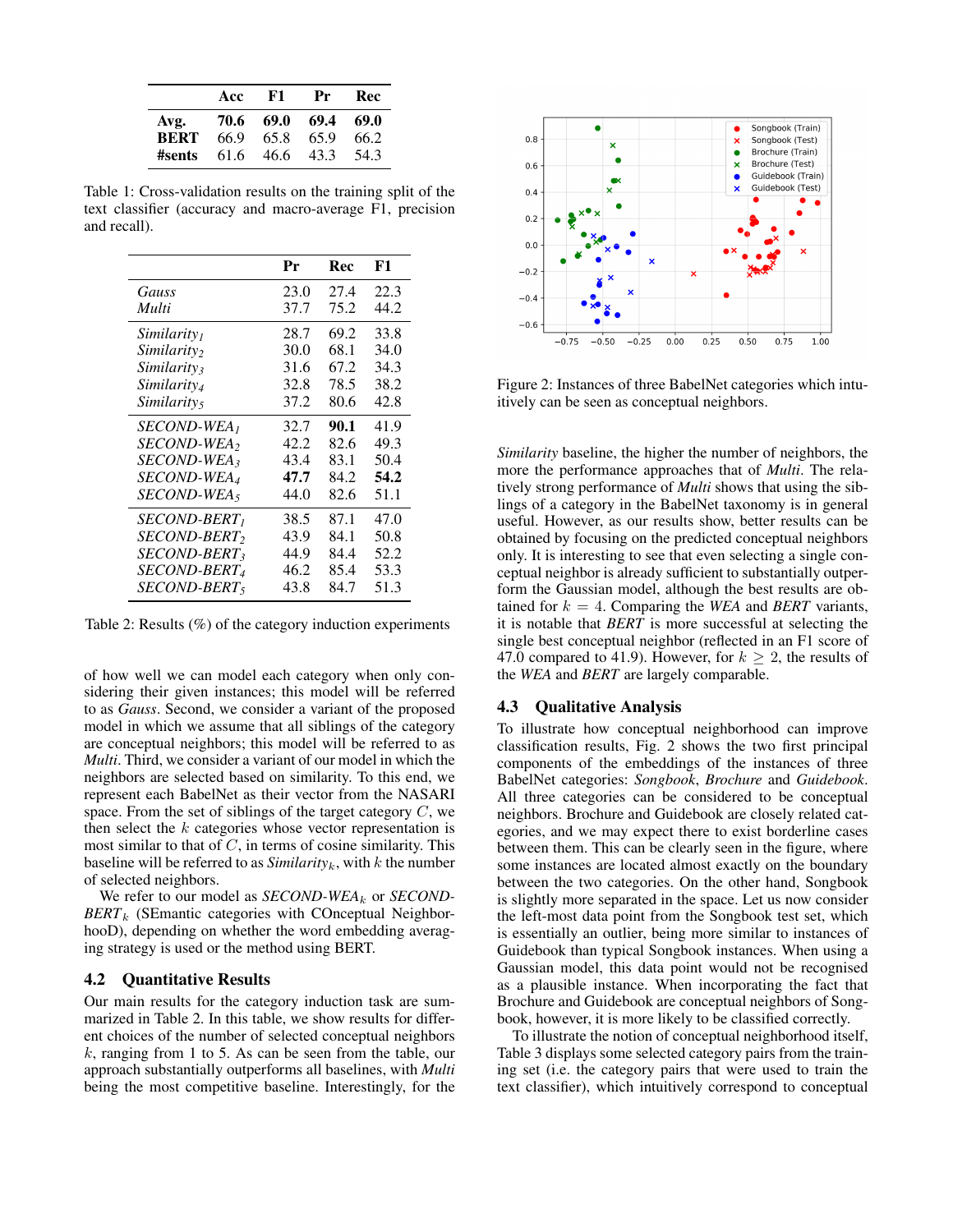| <b>High confidence</b>   | <b>Medium confidence</b>   |  |
|--------------------------|----------------------------|--|
| Actor – Comedian         | Cruise ship – Ocean liner  |  |
| Journal – Newspaper      | Synagogue – Temple         |  |
| $Club - Company$         | Mountain range – Ridge     |  |
| Novel – Short story      | $Child - Man$              |  |
| Tutor – Professor        | Monastery - Palace         |  |
| Museum - Public aquarium | Fairy tale – Short story   |  |
| Lake $-$ River           | Guitarist - Harpsichordist |  |

Table 3: Selected examples of siblings  $A-B$  for which the conceptual neighborhood score  $s_{AB}$  is higher than 0.9 (left column) and around 0.5 (right column).

| Concept               | Top neighbor                     | F1 |
|-----------------------|----------------------------------|----|
| Bachelor's degree     | Undergraduate degree             | 34 |
| Episodic video game   | Multiplayer gamer                | 34 |
| $501(c)$ organization | Not-for-profit arts organization | 29 |
| Heavy bomber          | Triplane                         | 41 |
| Ministry              | United States government         | 33 |

Table 4: Top conceptual neighbors selected for categories associated with a low F1 score.

neighbors. The left column contains some selected examples of category pairs with a high  $s_{AB}$  score of at least 0.9. As these examples illustrate, we found that a high  $s_{AB}$  score was indeed often predictive of conceptual neighborhood. As the right column of this table illustrates, there are several category pairs with a lower  $s_{AB}$  score of around 0.5 which intuitively still seem to correspond to conceptual neighbors. When looking at category pairs with even lower scores, however, conceptual neighborhood becomes rare. Moreover, while there are several pairs with high scores which are not actually conceptual neighbors (e.g. the pair *Actor* – *Makup Artist*), they tend to be categories which are still closely related. This means that the impact of incorrectly treating them as conceptual neighbors on the performance of our method is likely to be limited. On the other hand, when looking at category pairs with a very low confidence score we find many unrelated pairs, which we can expect to be more harmful when considered as conceptual neighbors, as the combined Gaussian will then cover a much larger part of the space. Some examples of such pairs include *Primary school* – *Financial institution*, *Movie theatre* – *Housing estate*, *Corporate title* – *Pharaoh* and *Fraternity* – *Headquarters*.

Finally, in Tables 4 and 5, we show examples of the top conceptual neighbors that were selected for some categories from the test set. Table 4 shows examples of BabelNet categories for which the F1 score of our SECOND-WEA<sub>1</sub> classifier was rather low. As can be seen, the conceptual neighbors that were chosen in these cases are not suitable. For instance, *Bachelor's degree* is a near-synonym of *Undergraduate degree*, hence assuming them to be conceptual neighbors would clearly be detrimental. In contrast, when looking at the examples in Table 5, where categories are shown with a higher F1 score, we find examples of conceptual neighbors that are intuitively much more meaningful.

| Concept        | Top neighbor       | F1 |
|----------------|--------------------|----|
| Amphitheater   | Velodrome          | 67 |
| Proxy server   | Application server | 61 |
| Ketch          | Cutter             | 74 |
| <b>Ouintet</b> | Brass band         | 67 |
| Sand dune      | Drumlin            | 71 |

Table 5: Top conceptual neighbors selected for categories associated with a high F1 score.

# 5 Conclusions

We have studied the role of conceptual neighborhood for modelling categories, focusing especially on categories with a relatively small number of instances, for which standard modelling approaches are challenging. To this end, we have first introduced a method for predicting conceptual neighborhood from text, by taking advantage of BabelNet to implement a distant supervision strategy. We then used the resulting classifier to identify the most likely conceptual neighbors of a given target category, and empirically showed that incorporating these conceptual neighbors leads to a better performance in a category induction task.

In terms of future work, it would be interesting to look at other types of lexical relations that can be predicted from text. One possible strategy would be to predict conceptual betweenness, where a category  $B$  is said to be between  $A$ and  $C$  if  $B$  has all the properties that  $A$  and  $C$  have in common (Schockaert and Li 2018) (e.g. we can think of *wine* as being conceptually between *beer* and *rum*). In particular, if B is predicted to be conceptually between A and C then we would also expect the region modelling  $B$  to be between the regions modelling  $A$  and  $C$ .

Acknowledgments. Jose Camacho-Collados, Luis Espinosa-Anke and Steven Schockaert were funded by ERC Starting Grant 637277. Zied Bouraoui was supported by CNRS PEPS INS2I MODERN.

#### References

Arora, S.; Liang, Y.; and Ma, T. 2017. A simple but toughto-beat baseline for sentence embeddings. In *Proc. ICLR*.

Batmanghelich, K.; Saeedi, A.; Narasimhan, K.; and Gershman, S. 2016. Nonparametric spherical topic modeling with word embeddings. In *Proc. ACL*, 537–542.

Boleda, G.; Gupta, A.; and Padó, S. 2017. Instances and concepts in distributional space. In *Proc. EACL*, 79–85.

Bordes, A.; Usunier, N.; Garcia-Duran, A.; Weston, J.; and Yakhnenko, O. 2013. Translating embeddings for modeling multi-relational data. In *Proceedings NIPS*. 2787–2795.

Bouraoui, Z., and Schockaert, S. 2018. Learning conceptual space representations of interrelated concepts. In *Proceedings IJCAI*, 1760–1766.

Bouraoui, Z.; Jameel, S.; and Schockaert, S. 2017. Inductive reasoning about ontologies using conceptual spaces. In *Proc. AAAI*, 4364–4370.